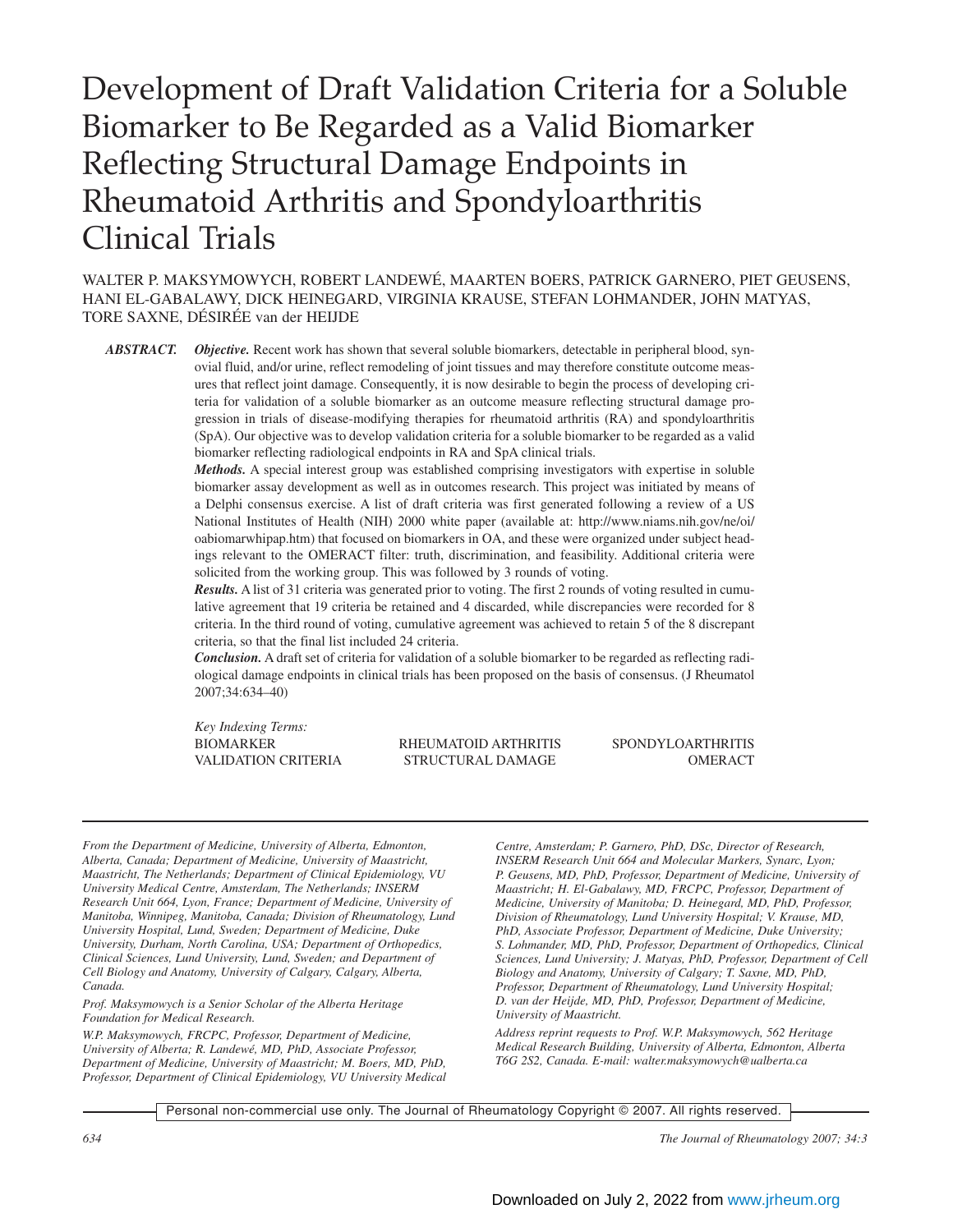The influence of therapies for chronic inflammatory arthritis in clinical trials is measured using clinical outcomes that remain difficult to quantify and whose ability to reflect changes in radiographic joint damage is limited. Similarly, the traditional laboratory markers of inflammation, erythrocyte sedimentation rate and C-reactive protein (CRP), lack specificity and correlate relatively poorly with radiographic joint damage<sup>1-3</sup>. Plain radiography therefore remains the gold standard for assessment of both rheumatoid arthritis (RA) and spondyloarthritis (SpA). In RA, it has been estimated that 3 months may be sufficient to show treatment group differences in plain radiograph scores in patients receiving disease-modifying therapies<sup>4</sup>. However, the benchmark for a successful outcome has risen substantially with the introduction of highly effective biological therapies and novel combinations of traditional antirheumatic drugs, and it is now desirable to reliably detect early joint damage prior to the appearance of plain radiographic damage. In ankylosing spondylitis (AS), plain radiography lacks sensitivity to change, and established clinical outcome measures do not appear to be associated with change in structural damage<sup>5,6</sup>. Baseline damage score on plain radiography is currently the only known predictor of structural damage in AS. This constitutes a severe limitation to the development of disease-controlling therapies in AS, which currently require placebo-controlled trials of at least 2 years' duration. A similar challenge exists in defining fracture risk in patients with osteoporosis, and this has been addressed by the development of bone densitometry and soluble biomarkers of bone turnover. They have been shown to predict rates of bone  $loss^7$ , to predict fractures<sup>8</sup>, and to monitor treatment efficacy<sup>9</sup>. Prospective studies of up to 5 years' duration show that increased levels of some biomarkers are associated with a 2-fold increased fracture risk independent of bone mineral density<sup>10</sup>. Consequently, biomarkers of bone turnover are now being recommended by some regulatory bodies as validated primary variables in dose-finding Phase II clinical trials for osteoporosis, although not in Phase III trials, as it is considered that a causal link (surrogacy) between the markers and longer term clinical endpoints has not been proven unequivocally (European Medicines Evaluation Agency osteoporosis guidance document; available at: http://www.emea.eu.int/ pdfs/human/ewp/055295en.pdf).

The conclusions of several recent studies support the concept that soluble biomarkers can predict structural joint damage in RA, independent of disease activity measures and baseline damage scores on plain imaging $11-16$ . These typically reflect different facets of both synthesis and degradation of matrix components and include markers of bone formation and resorption, cartilage turnover and/or degradation, and synovial hyperplasia and/or inflammation. Examples of biomarkers that independently predict joint damage in RA include urinary C-terminal crosslinking telopeptide of type I collagen (CTX-I) and CTX- $II^{12}$ , which reflect bone and cartilage turnover, respectively, serum cartilage oligomeric matrix

protein (COMP)<sup>16</sup>, which reflects cartilage remodeling and synovial hyperplasia, and serum metalloproteinase 3 (MMP- $3$ )<sup>17-19</sup>, which primarily reflects synovial inflammation. Some soluble biomarkers, e.g., COMP, appear to be highly specific for cartilage degradation processes<sup>20-22</sup>. They can be readily measured using simple commercially available ELISA-based assays well within the scope of most diagnostic laboratories, and generally demonstrate relatively little intra- and inter-day variation in healthy individuals. Their predictive validity has also been demonstrated in RA patients with early disease who did not yet have joint damage on plain imaging12. Although reductions in some of these biomarkers have been noted in trials of biologics for RA and AS, it has not been shown that changes in the level of any of these biomarkers parallel the degree of radiographic progression<sup>23-28</sup>.

Other categories of biomarkers have also been shown to independently predict joint damage in patients with RA. These include cytokines that regulate the process of osteoclast activation and include the receptor activator of nuclear factorκB (NF-κB) ligand (RANKL) and soluble osteoprotegerin  $(OPG)^{29,30}$ , and autoantibodies such as anti-cyclic citrullinated peptide (CCP) antibodies<sup>31-33</sup>. There has also been progress in defining the precise molecular events that occur during matrix turnover in chronic joint disorders. Several novel biomarkers targeting epitopes generated *de novo* following cleavage of type II collagen molecules by collagenases have now been shown to have predictive validity for structural damage in osteoarthritis  $(OA)^{13,34-36}$ . Reduced serum concentrations of these latter markers have also been noted in one trial of etanercept for AS<sup>20</sup>. Finally, there are now examples of combinations of biomarkers that have substantially greater predictive validity for structural damage than observed with single biomarkers<sup>13,37-39</sup>. Again, it has not been shown that changes in the level of any of these biomarkers parallel the degree of radiographic progression.

Although evidence from prospective cohorts increasingly supports the predictive validity of several candidate biomarkers for joint damage, few studies have examined the relationship between changes in soluble biomarkers and changes in radiographic progression, either in longitudinal cohorts or in clinical trial settings, in a manner that would allow any conclusions regarding its validity as a biomarker reflecting change in radiological endpoints. However, the science has advanced to the point where it is now both realistic and desirable to begin the process of developing criteria for validation of soluble biomarkers as outcome measures reflecting structural damage in RA, and to focus on a more limited group of biomarkers in RA to determine the adequacy of their validation according to these criteria. The draft criteria could then be used to focus the research agenda on those aspects of the validation process that are lacking and to serve as a template for the development of new biomarkers in the future. Although reported data on soluble biomarkers in SpA are limited, defined and standardized clinical and radiographic outcome

Personal non-commercial use only. The Journal of Rheumatology Copyright © 2007. All rights reserved.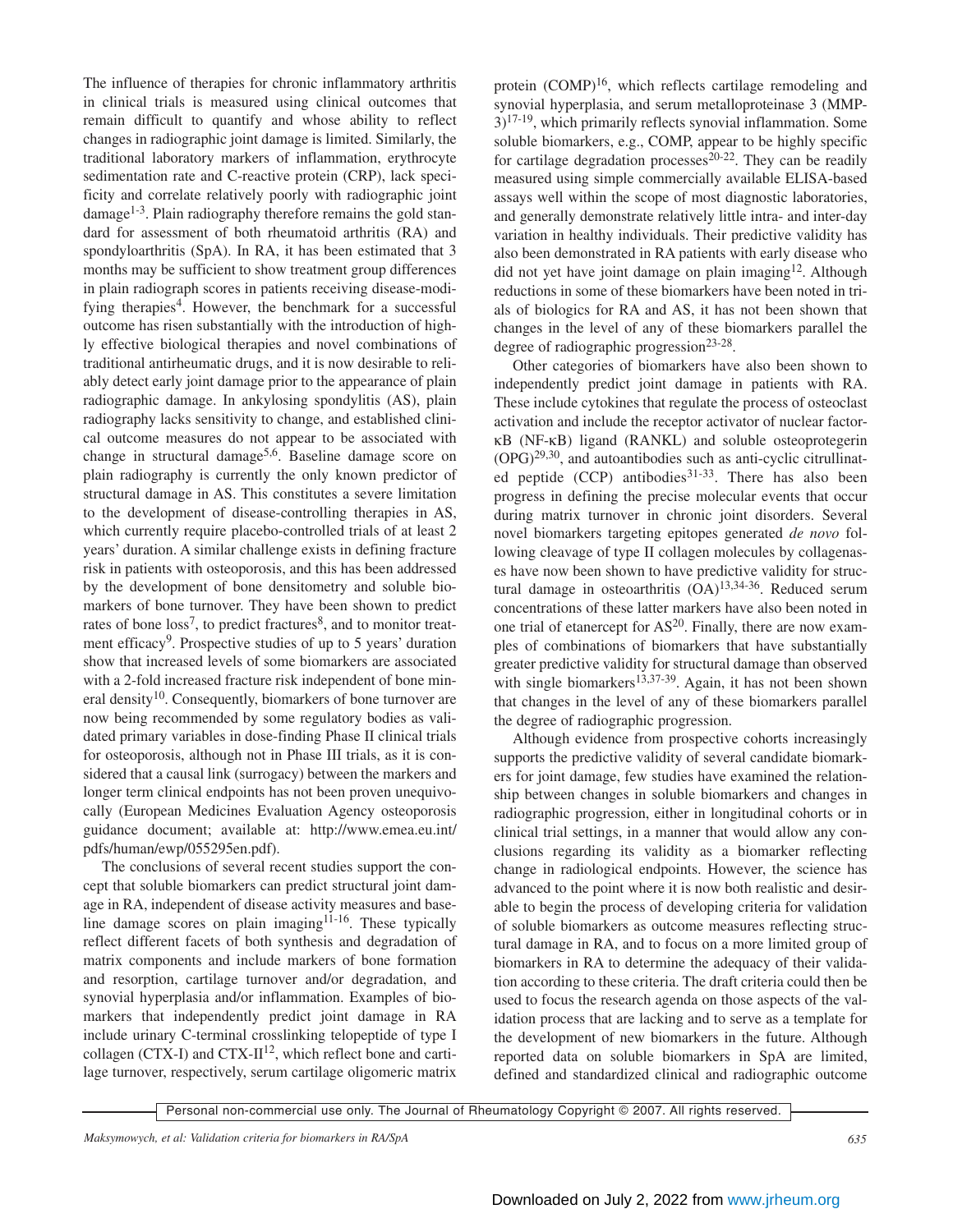instruments have now been validated, and it is therefore appropriate to develop a research agenda for the validation of biomarkers in SpA also. In principle, these criteria might also be appropriate for the validation of soluble biomarkers as outcome measures reflecting structural damage in OA despite the obvious pathophysiological differences from RA and SpA, because the most essential aspect of validation is the process, which is independent of the specific biomarker and damage endpoint that is evaluated. The latter concept is further discussed elsewhere in these proceedings in the report from the superworkshop on surrogate outcomes in rheumatology<sup>40</sup>.

## **Development of the research agenda**

A special interest group has been established comprising investigators with expertise in soluble biomarker assay development and in outcomes research. The preliminary activities of the group have been to achieve consensus (1) on the primary objective(s) of this OMERACT initiative, (2) on methodological approaches to validation followed by testing of the criteria based on soluble biomarkers that are currently available, e.g., CRP in RA, and (3) on a prioritized research agenda and compilation of the required resources. Considerable work on these themes has already been undertaken by investigators participating in the Osteoarthritis Biomarkers Network, a consortium of 5 sites, supported by the NIH/NIAMS to develop and characterize new biomarkers and refine existing OA biomarkers. This consortium will draft a classification scheme for biomarkers that would be useful for research in OA. Since the primary mandate of the OMER-ACT superworkshop on surrogate outcomes in rheumatology is to develop consensus on a methodology to validate candidate biomarkers that will predict response in phase 3 trials in rheumatology, with a focus on RA as working example, there was agreement among the special interest group members that the initial objective of the soluble biomarker initiative would be development of draft validation criteria for soluble biomarkers to be regarded as valid biomarkers reflecting key clinical and radiological endpoints in RA and SpA, especially structural damage/tissue remodeling. The latter was chosen as the primary focus of the exercise, rather than a patient-centered clinical outcome, in recognition of the limitations in the use of radiological endpoints as one of the high priority areas for further research in outcome assessment. The research agenda would proceed on a parallel, complementary path with the OA Biomarker Network with investigator participation in both working groups.

To begin the process of generating consensus on a research agenda for validation of soluble biomarkers, it was decided that this would first be accomplished by means of a Delphi consensus exercise followed by testing of the criteria using the CRP in RA as an example to identify limitations in the criteria and then to modify them<sup>41</sup>. The solicitation of criteria for the exercise was structured on the key requirements of the OMERACT filter for validation of an outcome measure

although focusing on issues of truth and discrimination. Although feasibility is clearly important, there was agreement that this necessitated technical considerations such as assay methodology that are less germane to the process of validation established by OMERACT. The solicitation of criteria was followed by 3 rounds of voting in which the relative importance of each criterion was rated on a 5-point Likert scale ranging from definitely not important (score 1) to essential (score 5). Criteria were selected on the basis of having achieved cumulative agreement as defined by a score of 4 or  $5 \text{ by } \geq 70\%$  of working group participants in the first 2 rounds of voting. The third round of voting was necessary to resolve discrepancies in cumulative agreement between the first and second rounds of voting.

# **Proposal for validation criteria**

A list of draft criteria was generated from a US National Institutes of Health white paper published in 2000 that focused on biomarkers in OA (available at: http://www.niams.nih.gov/ ne/oi/oabiomarwhipap.htm), and these were organized under subject headings that reflect the key requirements of the OMERACT filter: truth, discrimination, and feasibility. Additional criteria were solicited from the working group so that the preliminary list included 31 candidate criteria organized under the headings of truth, discrimination, and feasibility (Table 1). The first 2 rounds of voting resulted in cumulative agreement that 19 criteria be retained and 4 discarded, while discrepancies were recorded for 8 criteria. In the third round of voting cumulative agreement was achieved to retain 5 of the 8 discrepant criteria so that the final list included 24 criteria. As several of these criteria focused on the individual effects of different sources of variability on biomarker measurements, the final list has been condensed into 14 criteria (Table 2).

## **Discussion**

Consideration of aspects of truth led to the proposal for criteria that focus on the localization and specificity of the biomarker for tissues of joint origin, the demonstration that it reflects some aspect of joint tissue remodeling, construct validity in relation to biomarkers that have themselves been validated as reflecting structural damage, e.g., disease activity score (DAS), magnetic resonance imaging  $(MRI)^{42}$ , and the experience with the biomarker in animal models of arthritis. Experimental animal models offer the opportunity to study the biomarker under more carefully controlled conditions and particularly to analyze tissue levels at the site of disease in relation to disease onset, disease activity, stage of disease, and treatment. However, the findings in animal studies may not be replicated in human disease.

The draft criteria highlight the importance of demonstrating an association between change in biomarker levels and change in radiological endpoints in longitudinal studies and randomized controlled trials. This reflects important concep-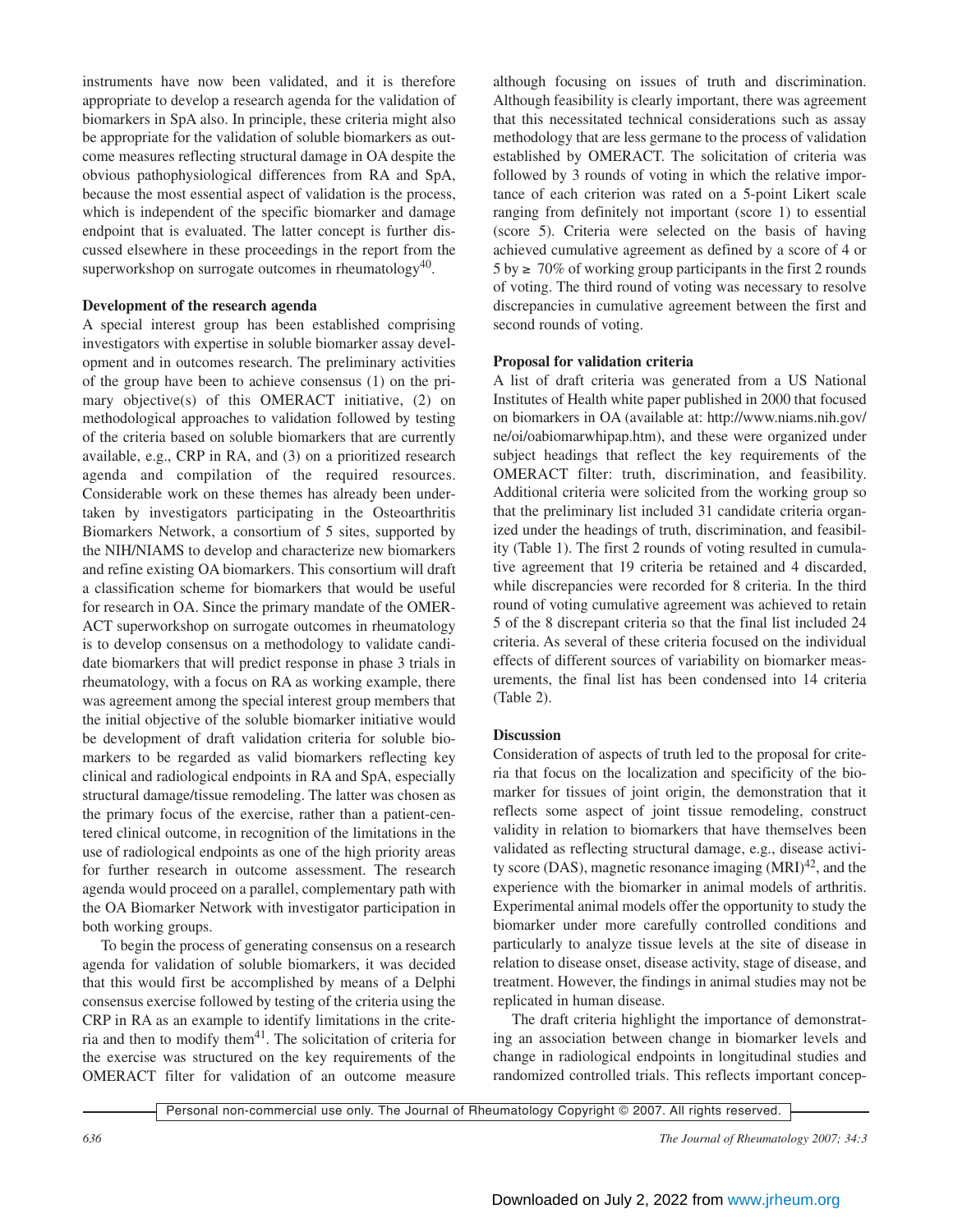*Table 1.* Draft validation criteria for a soluble biomarker to be regarded as a valid biomarker reflecting structural damage in RA/SpA generated prior to consensus voting by Delphi technique.

### A. Truth

- 1. A preclinical body of evidence that the soluble biomarker reflects tissue remodeling in established animal models of disease (e.g., collagen arthritis).
- 2. Evidence that the biomarker reflects tissue remodeling in human *ex vivo* models of tissue remodeling (e.g., cartilage, bone, synovial explant).
- 3. The biomarker has been immunohistochemically localized to joint tissues.
- 4. The molecular target and/or proteolytic cleavage site has been well characterized.
- 5. The biomarker demonstrates sensitivity and specificity for target of joint tissue origin.
- 6. Relation of biomarker to synthesis, degradation, turnover of joint tissue components has been characterized.
- 7. Levels of the biomarker correlate with scores for other biomarkers that have been established as possessing predictive validity for structural damage (e.g., MRI for erosive RA).

## B. Discrimination

- 1. The assay for measurement of the biomarker is reproducible (coefficient of variation: intraassay  $\leq 10\%$ , interassay  $\leq 15\%$ ).
- 2. The effects of the following sources of variability on levels of the biomarker in normal individuals are known (rate each item independently): age, sex, menopause, circadian rhythms, body mass index, ethnicity, physical activity, meals, seasonal variation (9 criteria).
- 3. The effects of the following sources of variability on levels of the biomarker in patients are known: NSAID, renal and hepatic disease, the contribution of different affected joints (3 criteria).
- 4. The metabolism, clearance, and half-life of the biomarker have been characterized in (A) normal individuals and (B) patients with arthritis (2 criteria).
- 5. The biomarker demonstrates high sensitivity and specificity in comparisons of the disease population with age and sex matched healthy controls.
- 6. The biomarker demonstrates independent association with the structural damage endpoint (van der Heijde modification of Sharp Score for RA, mSASSS for AS) at the level of both absolute and relative change in (A) a clinically well defined prospective cohort, (B) a randomized controlled trial, and (C) a clinically well defined prospective cohort of patients with preradiographic disease. These should be of adequate sample size, and followup should be of sufficient duration to detect change (3 criteria).
- 7. The biomarker demonstrates increased responsiveness (i.e., magnitude of change) compared to the structural damage endpoint (e.g., erosion score) in patients receiving disease-modifying therapies.

#### C. Feasibility

- 1. The assay for measurement of the biomarker has been well characterized and is internationally standardized (availability of reference standards).
- 2. The assay for measurement of the biomarker is (A) methodologically simple and (B) commercially available (2 criteria).
- 3. The biomarker assay should demonstrate adequate analytical dilution recovery, sensitivity, and quantification limit.
- 4. Stability of the biomarker at room temperature and in frozen specimen has been documented.
- 5. Analytical performance of the biomarker assay has been documented in several body fluids (serum, synovial fluid, urine).

tual considerations that are distinct from most studies of biomarkers undertaken to date. Longitudinal studies have mainly shown that certain biomarkers measured at baseline are predictive of radiological change. This information may eventually lead to development of a useful prognostic tool but is insufficient for its development as a biomarker that can substitute for radiological endpoints in clinical trials. The latter requires demonstration of an independent association between change in biomarker levels and change in radiological progression. Moreover, it requires that the biomarker is considerably more responsive to change, e.g., disease activity, DMARD, compared to the radiographic instrument. A major priority is therefore to validate biomarkers in longitudinal clinical studies over a sufficiently long period where clinical change, especially structural damage, can be clearly defined. Although this may require as little as 3 months to show plain radiographic change as documented by the van der Heijdemodified Sharp Score in patients with RA, it is recommended that initial studies evaluate patients over at least one year, since the magnitude and consistency over time of the association and consequently the required sample size will be unknown without evaluation for this duration. For AS, a minimum period of 2 years' followup will be required to demonstrate significant change in plain radiographic scores as docu-

mented by the modified Stoke Ankylosing Spondylitis Spine Score  $(mSASSS)<sup>5</sup>$ . This approach will also require that patients are clinically well characterized according to predefined criteria that at a minimum should include age, sex, disease duration, disease-modifying therapy (i.e., specific drug(s) and duration of treatment), Health Assessment Questionnaire, DAS, rheumatoid factor (RF), anti-CCP, CRP, and baseline plain radiographic score for RA. This level of characterization will allow regression analysis to determine the validity of biomarker levels independently of known confounders such as disease activity, RF and anti-CCP status, and baseline radiographic damage. Longitudinal analyses using generalized estimating equations with sequential clinical, laboratory, and biomarker assessments every 3 months for RA and every 6 months for AS rather than baseline assessments alone are also recommended to address the effects of changes in disease activity and changes in disease-modifying therapy that might be anticipated during followup<sup>43</sup>. All analyses should be stratified by the presence or absence of radiographic damage at baseline, since there is particular interest in identifying patients at risk of structural damage prior to any discernible changes on plain radiographs.

Randomized controlled trials permit detailed biomarker analyses of construct validity and associations with structural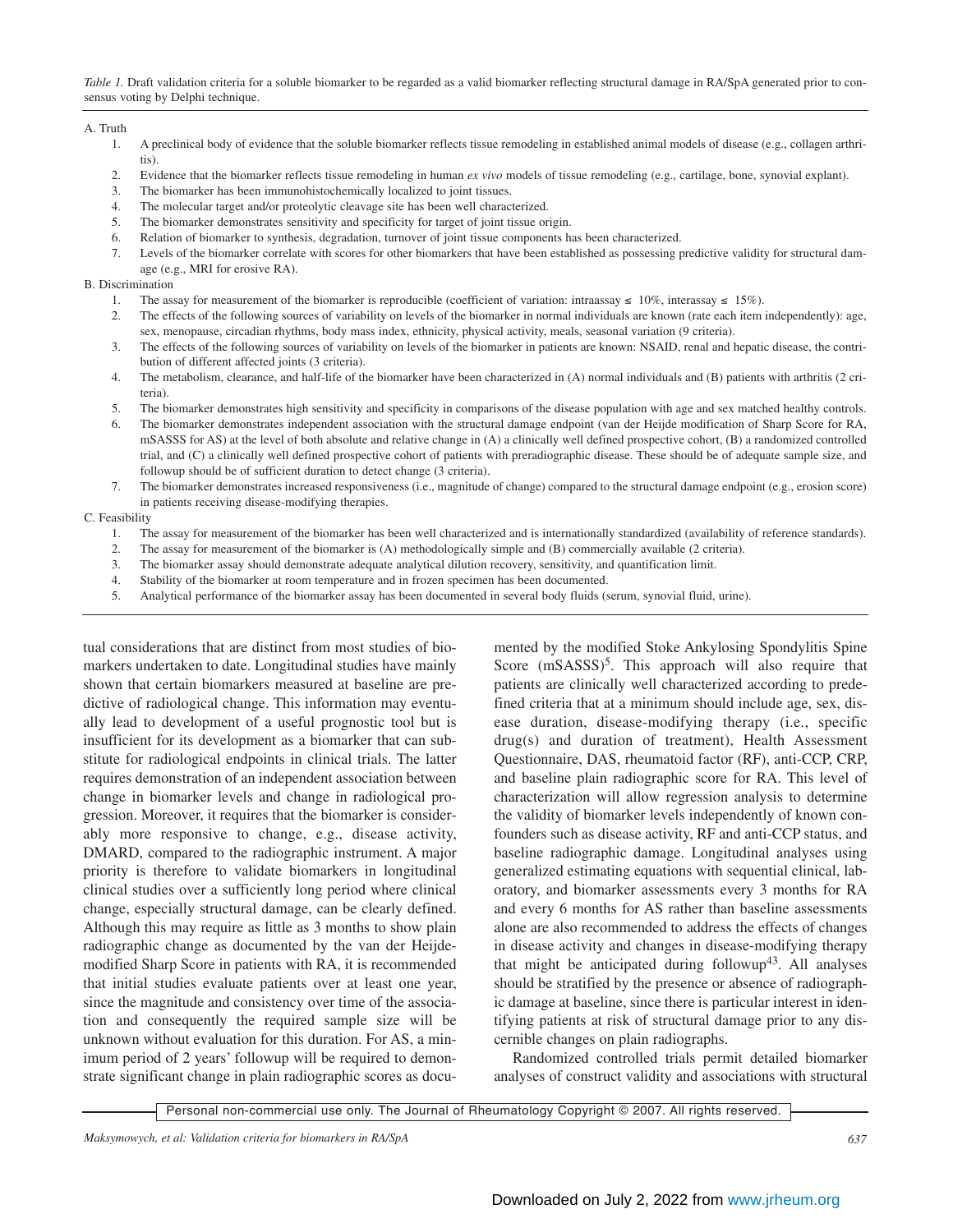#### A. Truth

- 1. Evidence that the biomarker reflects tissue remodeling in animal models of disease (e.g., collagen arthritis for RA).
- 2. The biomarker has been immunohistochemically localized to joint tissues.
- 3. The biomarker demonstrates sensitivity and specificity for target of joint tissue origin.
- 4. Relation of biomarker to synthesis, degradation, turnover of joint tissue components has been characterized.
- 5. Levels of the biomarker correlate with scores for other biomarkers that have been established as possessing predictive validity for structural damage (e.g., MRI for erosive RA).

B. Discrimination

- 6. The assay for measurement of the biomarker is reproducible (coefficient of variation: intraassay < 10%, interassay < 15%).
- 7. The effects of the following sources of variability on levels of the biomarker in normal individuals are known: age, sex, menopause, circadian rhythms, body mass index, physical activity, NSAID, renal and hepatic disease, contribution of different affected joints.
- 8. The metabolism, clearance, and half-life of the biomarker have been characterized in normal individuals and in patients with arthritis.
- 9. The biomarker demonstrates high sensitivity and specificity in comparisons of the disease population with age and sex matched healthy controls.
- 10. The biomarker demonstrates independent association with the structural damage endpoint (van der Heijde modification of Sharp Score for RA, mSASSS for AS, joint space narrowing score for OA) at the level of both absolute and relative change in (A) a clinically well defined prospective cohort, (B) a randomized controlled trial, (C) a clinically well defined prospective cohort of patients with preradiographic disease of adequate sample size and followed for a sufficient duration to detect change in radiographic damage score (3 criteria).

#### C. Feasibility

- 11. The assay for measurement of the biomarker has been well characterized, is internationally standardized (availability of reference standards), and is methodologically simple.
- 12. Stability of the biomarker at room temperature and in frozen specimen has been documented.

damage in highly controlled settings that also allow the evaluation of the effects of treatment on biomarker levels and whether the resultant change is associated with change in radiographic score in multivariate regression analyses. As for longitudinal studies, it is recommended that patients be evaluated over at least one year in RA clinical trials. This is also consistent with US Food and Drug Administration recommendations for the development of agents with structuremodifying properties.

The proposed criteria also reflect additional observations that bear on discrimination, particularly the findings that factors unrelated to disease may affect biomarker levels. The presence of synovitis may accelerate clearance rates of the biomarker from the joint, and the effects of inflammation on clearance of the biomarker should be investigated, as this may be an important confounder in comparisons with control populations. The timing of sample collection should be standardized in view of the effects of circadian rhythms as documented with osteocalcin (nocturnal peak) and collagen crosslinks (about 8:00 AM) $44,45$ . Physical activity has been shown to affect circulating hyaluronan, MMP-3, and keratan sulfate epitope, and this may be more pronounced in those with RA<sup>46,47</sup>. Since the clearance of many biomarkers occurs predominantly via the liver and/or kidneys, any disease involving these tissues will influence biomarker levels in serum and urine. Hepatic disease (e.g., cirrhosis) causes marked elevations in serum hyaluronan, and would likely also influence the removal of glycosaminoglycan-rich molecules such as proteoglycans<sup>48</sup>. Renal disease would influence osteocalcin concentrations. Liver and renal function should be carefully documented in all cross-sectional comparisons.

Age- and sex-related changes in biomarkers are commonly seen<sup>49</sup>. For example, significantly higher values for cartilage and bone biomarkers are found in adult men compared to women<sup>50</sup>. Growth is accompanied by elevated serum skeletal biomarkers as a consequence of growth plate activi $ty^{51,52}$ . This is clearly reflected in the peripheral circulation and in urine for aggrecan and type II collagen biomarkers  $53$ . Changes may also occur at the menopause. Hence populations must be carefully matched and defined with respect to age and sex.

The NIH Osteoarthritis Initiative serves as a model for how the research agenda for the investigation of soluble biomarkers in inflammatory forms of arthritis ought to be pursued. This initiative integrates public and private scientific expertise with funding to collect, analyze, and make widely available the largest research resource to date of clinical data, radiological information, and a repository of biospecimens from individuals with early and progressing OA. It includes clinical centers, where patient cohorts are being compiled prospectively using standardized protocols, and a data coordinating center. The consortium recently reported a classification scheme for OA biomarkers that described 5 categories of markers: diagnostic, burden of disease, investigative, prognostic, and efficacy of intervention<sup>54</sup>. The draft validation criteria described in this report reflect the efficacy of intervention category of biomarker, and the conditions for inclusion in this category resemble those developed by this OMERACT group, which includes members contributing to the OA initiative. Collaboration with this consortium also constitutes an opportunity for OMERACT to exert its international leadership in the field of validation of outcome assessment.

*<sup>638</sup> The Journal of Rheumatology 2007; 34:3*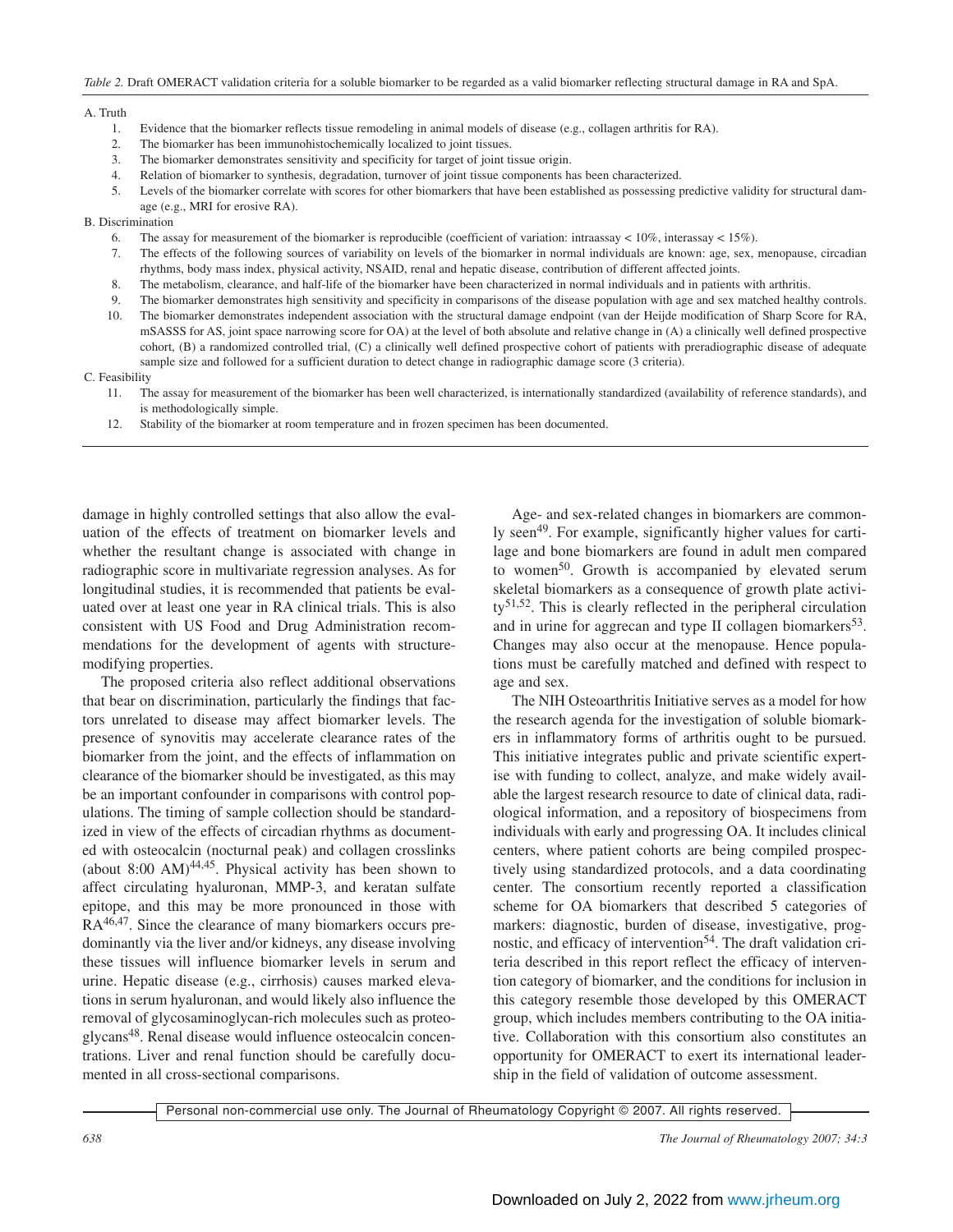## **REFERENCES**

- 1. Plant MJ, Williams AL, O'Sullivan MM, Lewis PA, Coles EC, Jessop JD. Relationship between time-integrated C-reactive protein levels and radiologic progression in patients with rheumatoid arthritis. Arthritis Rheum 2000;43:1473-7.
- 2. van Leeuwen MA, van Rijswijk MH, van der Heijde DM, et al. The acute-phase response in relation to radiographic progression in early rheumatoid arthritis: a prospective study during the first three years of the disease. Br J Rheumatol 1993;32 Suppl 3:9-13.
- 3. van Leeuwen MA, van Rijswijk MH, Sluiter WJ, et al. Individual relationship between progression of radiological damage and the acute phase response in early rheumatoid arthritis. Towards development of a decision support system. J Rheumatol 1997;24:20-7.
- 4. Bruynesteyn K, Landewe R, van der Linden S, van der Heijde D. Radiography as primary outcome in rheumatoid arthritis: acceptable sample sizes for trials with 3 months follow-up. Ann Rheum Dis 2004;63:1413–8.
- 5. Wanders AJ, Landewe RB, Spoorenberg A, et al. What is the most appropriate radiologic scoring method for ankylosing spondylitis? A comparison of the available methods based on the Outcome Measures in Rheumatology Clinical Trials filter. Arthritis Rheum 2004; 50:2622-32.
- 6. van der Heijde DM, Wanders A, Mielants H, Dougados M, Landewe RBM. Prediction of progression of radiographic damage over 4 years in patients with ankylosing spondylitis. Ann Rheum Dis 2004;63:OP132.
- 7. Garnero P, Sornay-Rendy E, Duboeuf F, Delmas PD. Markers of bone turnover predict postmenopausal forearm bone loss over 4 years: the OFELY study. J Bone Miner Res 1999;14:1614-21.
- 8. Garnero P, Hausherr E, Chapy MC, et al. Markers of bone resorption predict hip fracture in elderly women. The EPIDOS prospective study. J Bone Miner Res 1996;11:1531-8.
- 9. Garnero P, Shih WJ, Gineyts E, Karpf DB, Delmas PD. Comparison of new biochemical markers of bone turnover in late postmenopausal osteoporotic women in response to alendronate treatment. J Clin Endocrinol Metab 1994;26:1693-9.
- 10. Delmas PD, Garnero P. Biological markers of bone turnover in osteoporosis. In: Stevenson JC, Lindsay R, editors. Osteoporosis. London: Chapman and Hall; 1998:117-36.
- 11. Garnero P, Landewe R, Boers M, et al. Association of baseline levels of markers of bone and cartilage degradation with long-term progression of joint damage in patients with early rheumatoid arthritis: the COBRA study. Arthritis Rheum 2002;46:2847-56.
- 12. Landewe R, Geusens PMB, Boers M, et al. Markers for cartilage breakdown predict the effect of disease modifiying treatment on longterm radiographic progression in patients with rheumatoid arthritis. Arthritis Rheum 2004;50:1390-9.
- 13. Charni N, Juillet F, Garnero P. Urinary type II collagen helical peptide (HELIX-II) as a new biochemical marker of cartilage degradation in patients with osteoarthritis and rheumatoid arthritis. Arthritis Rheum 2005;52:1081-90.
- 14. Garnero P, Geusens P, Landewe R. Biochemical markers of joint tissue turnover in early rheumatoid arthritis. Clin Exp Rheumatol 2003;21:S54–8.
- 15. Garnero P, Gineyts E, Christgau S, Finck B, Delmas PD. Association of baseline levels of urinary glucosyl-galactosyl-pyridinoline and type II collagen C-telopeptide with progression of joint destruction in patients with early rheumatoid arthritis. Arthritis Rheum 2002;46:21–30.
- 16. Lindqvist E, Eberhardt K, Bendtzen K, Heinegaard D, Saxne T. Prognostic laboratory markers of joint damage in rheumatoid arthritis. Ann Rheum Dis 2005;64:196–201.
- 17. Tchetverikov I, Lard LR, DeGroot J, et al. Matrix metalloproteinases-3, -8, -9 as markers of disease activity and joint damage progression in early rheumatoid arthritis. Ann Rheum Dis 2003;62:1094-9.
- 18. Green MJ, Gough AK, Devlin J, et al. Serum MMP-3 and MMP-1 and progression of joint damage in early rheumatoid arthritis. Rheumatol Oxford 2003;42:83-8.
- 19. Posthumus MD, Limburg PC, Westra J, van Leeuwen MA, van Rijswijk MH. Serum matrix metalloproteinase 3 levels in comparison to C-reactive protein in periods with and without progression of radiological damage in patients with early rheumatoid arthritis. Clin Exp Rheumatol 2003;21:465-72.
- 20. Perris R, Carlson CS. Localization and expression of cartilage oligomeric matrix protein by human rheumatoid and osteoarthritic synovium and cartilage. J Orthop Res 1999;17:437-45.
- 21. Dodge GR, Hawkins D, Boesler E, Sakai L, Jimenez SA. Production of cartilage oligomeric matrix protein (COMP) by cultured human dermal and synovial fibroblasts. Osteoarthritis Cartilage 1998;6:435-40.
- 22. Skoumal M, Haberhauer G, Feyertag J, Kitt EM, Bauer K, Dunky A. Serum levels of cartilage oligomeric matrix protein are elevated in rheumatoid arthritis, but not in inflammatory rheumatic diseases such as psoriatic arthritis, reactive arthritis, Raynaud's syndrome, scleroderma, systemic lupus erythematosus, vasculitis and Sjögren's syndrome. Arthritis Res Ther 2004;6:73-4.
- 23. Maksymowych WP, Poole AR, Hiebert L, et al. Etanercept exerts beneficial effects on articular cartilage biomarkers of degradation and turnover in patients with ankylosing spondylitis. J Rheumatol 2005;32:1911-7.
- 24. Vandooren B, Kruithof E, Yu DT, et al. Involvement of matrix metalloproteinases and their inhibitors in peripheral synovitis and down-regulation by tumor necrosis factor alpha blockade in spondylarthropathy. Arthritis Rheum 2005;50:2942-53.
- 25. Catrina AI, Lampa J, Ernestam S, et al. Anti-tumour necrosis factor (TNF)- $\alpha$  therapy (etanercept) down-regulates serum matrix metalloproteinase (MMP)-3 and MMP-1 in rheumatoid arthritis. Rheumatol Oxford 2002;41:484-9.
- 26. Brennan FM, Browne KA, Green PA, et al. Reduction of serum matrix metalloproteinase 1 and matrix metalloproteinase 3 in rheumatoid arthritis patients following anti-tumour necrosis factor- $\alpha$  (cA2) therapy. Br J Rheumatol 1997;6:643-50.
- 27. den Broeder AA, Joosten LAB, Saxne T, et al. Long term anti-tumour necrosis factor α monotherapy in rheumatoid arthritis: effect on radiological course and prognostic value of markers of cartilage turnover and endothelial activation. Ann Rheum Dis 2002;61:311-8.
- 28. Drynda S, Kuhne C, Kekow J. Soluble tumour necrosis factor receptor treatment does not affect raised transforming growth factor ß levels in rheumatoid arthritis. Ann Rheum Dis 2002;61:254-6.
- 29. Ziolkowska M, Kurowska M, Radzikowska A, et al. High levels of osteoprotegerin and soluble receptor activator of nuclear factor kappa B ligand in serum of rheumatoid arthritis patients and their normalization after anti-tumor necrosis factor alpha treatment. Arthritis Rheum 2002;46:1744-53.
- 30. Geusens PP, Landewe RBM, Garnero P, et al. The ratio of circulating osteoprotegerin to RANKL in early rheumatoid arthritis predicts later joint destruction. Arthritis Rheum 2006;54:1772-7.
- 31. Forslind K, Ahlmen M, Eberhardt K, et al. Prediction of radiological outcome in early RA in clinical practice: role of antibodies to citrullinated peptides (anti-CCP). Ann Rheum Dis 2004;63:1090–5.
- 32. Kastbom A, Strandberg G, Lindroos A, Skogh T. Anti-CCP antibody test predicts the disease course during three years in early rheumatoid arthritis (the TIRA project). Ann Rheum Dis 2004;63:1085–9.
- 33. Ronnelid J, Wick MC, Lampa J, et al. Longitudinal analysis of anticitrullinated protein/peptide antibodies (anti-CP) during 5 year followup in early rheumatoid arthritis: anti-CP status is a stable phenotype that predicts worse disease activity and greater radiological progression. Ann Rheum Dis 2005;64:1744-9.
- 34. Poole AR, Ionescu M, Fitzcharles MA, Billinghurst RC. The assessment of cartilage degradation in vivo: development of an immunoassay for the measurement in body fluids of type II collagen

Personal non-commercial use only. The Journal of Rheumatology Copyright © 2007. All rights reserved.

*Maksymowych, et al: Validation criteria for biomarkers in RA/SpA 639*